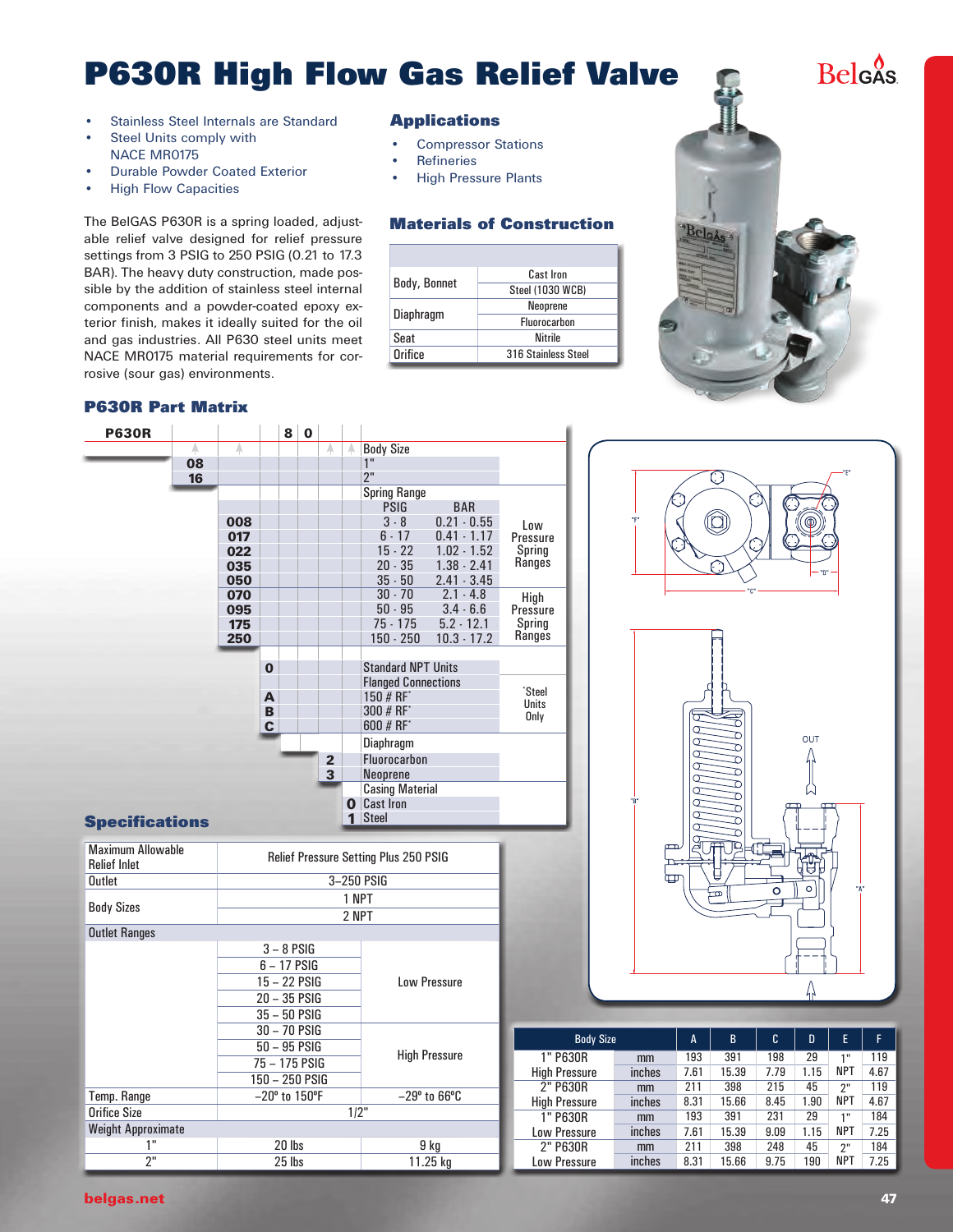## **P630R Parts**

| Item           |                                                  | <b>Part Number</b>                                                                   |             |  |
|----------------|--------------------------------------------------|--------------------------------------------------------------------------------------|-------------|--|
| 1              | Nameplate (requires 4 drive screws for mounting) | 632-472-000                                                                          |             |  |
| $\overline{2}$ | Drive Screw (4 required)                         |                                                                                      | 648-464-000 |  |
|                |                                                  | <b>Spring Ranges</b>                                                                 |             |  |
|                |                                                  | 3-8 PSIG                                                                             | 648-462-002 |  |
|                |                                                  | 6-17 PSIG                                                                            | 648-462-001 |  |
|                |                                                  | <b>15-22 PSIG</b>                                                                    | 648-462-000 |  |
| 3              | <b>Adjusting</b>                                 | 20-35 PSIG                                                                           | 648-462-003 |  |
|                | <b>Screw</b>                                     | 35-50 PSIG                                                                           | 648-462-003 |  |
|                |                                                  | 30-70 PSIG                                                                           | 648-462-001 |  |
|                |                                                  | 50-95 PSIG                                                                           | 648-462-000 |  |
|                |                                                  | 75-175 PSIG                                                                          | 648-462-003 |  |
|                |                                                  | 150-250 PSIG                                                                         | 648-462-003 |  |
| 4              | <b>Hex Nut</b>                                   |                                                                                      | 634-000-056 |  |
| 5              | Upper<br><b>Spring Guide</b>                     | <b>Pressure Ranges:</b><br>3-8, 6-17, 15-22, 20-35, & 30-70, 50-<br>95 & 75 175 PSIG | 626-077-000 |  |
|                |                                                  | <b>Pressure Ranges:</b><br>35-50 & 150-250 PSIG                                      | 626-078-000 |  |
|                |                                                  | Bonnet - Iron (30-70 PSIG thru 150-250 PSIG)                                         | 604-204-000 |  |
| 6              |                                                  | Bonnet - Steel (30-70 PSIG thru 150-250 PSIG)                                        | 604-205-000 |  |
|                |                                                  | Bonnet - Iron (3-8 PSIG thru 35-50 PSIG)                                             | 604-233-000 |  |
|                |                                                  | Bonnet - Steel (3-8 PSIG thru 35-50 PSIG)                                            | 604-234-000 |  |
|                |                                                  | <b>3-8 PSIG</b>                                                                      | 655-659-000 |  |
|                |                                                  | 6-17 PSIG                                                                            | 655-659-001 |  |
|                |                                                  | <b>15-22 PSIG</b>                                                                    | 655-659-002 |  |
|                |                                                  | <b>20-35 PSIG</b>                                                                    | 655-659-003 |  |
| 7              | <b>Range Spring</b>                              | <b>35-50 PSIG</b>                                                                    | 655-659-004 |  |
|                |                                                  | <b>30-70 PSIG</b>                                                                    | 655-659-001 |  |
|                |                                                  | 50-95 PSIG                                                                           | 655-659-002 |  |
|                |                                                  | <b>75-175 PSIG</b>                                                                   | 655-659-003 |  |
|                |                                                  | <b>150-250 PSIG</b>                                                                  | 655-659-004 |  |
| 8              | <b>Diaphragm Screw</b>                           | 648-463-000                                                                          |             |  |
|                |                                                  | 3-8 PSIG                                                                             |             |  |
|                |                                                  | 6-17 PSIG                                                                            |             |  |
|                |                                                  | <b>15-22 PSIG</b>                                                                    | 626-095-000 |  |
|                | <b>Lower Spring</b>                              | <b>20-35 PSIG</b>                                                                    |             |  |
| 9              | Guide                                            | 35-50 PSIG                                                                           |             |  |
|                |                                                  | 30-70 PSIG                                                                           |             |  |
|                |                                                  | 50-95 PSIG                                                                           | 637-304-000 |  |
|                |                                                  | 75-175 PSIG                                                                          |             |  |
|                |                                                  | 150-250 PSIG                                                                         | 637-305-000 |  |
|                |                                                  | Pressure Ranges: 3-8, 6-17, 15-22, 20-35, & 35-50 PSIG                               |             |  |
|                | <b>Diaphragm</b>                                 | <b>Neoprene</b>                                                                      | 618-073-000 |  |
| 10             |                                                  | Fluorocarbon (2 required)                                                            | 618-073-001 |  |
|                |                                                  | Pressure Ranges: 30-70, 50-95, 75-175, & 150-250 PSIG                                |             |  |
|                | <b>Diaphragm</b>                                 | <b>Neoprene</b>                                                                      | 618-068-000 |  |
|                |                                                  | Fluorocarbon (2 required)                                                            | 618-068-001 |  |
| 11             | Hex nut<br>for the iron                          | Pressure Ranges: 3-8, 6-17, 15-22,<br>20-35, & 35-50 PSIG (10 Required)              | 634-000-112 |  |
|                | diaphragm<br>housing                             | Pressure Ranges: 30-70, 50-95, 75-175,<br>& 150-250 PSIG (4 Required)                |             |  |

| Item |                             | <b>Description</b>                                                                                | <b>Part Number</b> |
|------|-----------------------------|---------------------------------------------------------------------------------------------------|--------------------|
|      |                             | For the Iron Diaphragm Housing<br>Ranges: 3-8, 6-17, 15-22, 20-35, &<br>35-50 PSIG (10 Required)  | 648-463-003        |
| 12   | <b>Build Screws</b>         | For the Steel Diaphragm Housing<br>Ranges: 3-8, 6-17, 15-22, 20-35, &<br>35-50 PSIG (10 Required) | 648-463-007        |
|      |                             | For the Iron Diaphragm Housing<br>Ranges: 30-70, 50-95, 75-175, &<br>150-250 PSIG (4 Required)    | 648-463-003        |
|      |                             | For the Steel Diaphragm Housing<br>Ranges: 30-70, 50-95, 75-175, &<br>150-250 PSIG (4 Required)   | 648 463 005        |
| 13   |                             | <b>Connector piston assembly Aluminum trim, NACE</b>                                              | 827-006-000        |
|      |                             | <b>Connector piston assembly Stainless Steel trim, NACE</b>                                       | 827-006-001        |
|      |                             | Iron (Ranges: 3-8, 6-17, 15-22, 20-35,<br>& 35-50 PSIG)                                           | 629-224-000        |
| 14   | <b>Diaphragm</b>            | Steel (Ranges: 3-8, 6-17, 15-22, 20-35,<br>& 35-50 PSIG)                                          | 629-225-000        |
|      | <b>Housing</b>              | Iron (Ranges: 30-70, 50-95, 75-175, &<br>150-250 PSIG)                                            | 629-199-000        |
|      |                             | Steel (Ranges: 30-70, 50-95, 75-175, &<br>150-250 PSIG)                                           | 629-200-000        |
|      |                             | (Ranges: 3-8, 6-17, 15-22, 20-35, &<br>35-50 PSIG)                                                | 827-010-000        |
| 15   | Lever<br>Assembly           | (Ranges: 30-70, 50-95, 75-175, &<br>150-250 PSIG)                                                 | 827-003-000        |
|      |                             | <b>NACE units only</b><br>(Ranges: 30-70, 50-95, 75-175, &<br>150-250 PSIG)                       | 827-007-000        |
| 16   | Pin                         | 635-052-000                                                                                       |                    |
| 17   | <b>Gasket - Composite</b>   |                                                                                                   | 624-056-000        |
|      |                             | 1" body (4 required)                                                                              | 648-463-004        |
| 18   | <b>Build screw</b>          | 2" body (4 required)                                                                              | 648-463-006        |
|      |                             | 1 NPT 1030 Carbon Steel                                                                           | 679-036-000        |
| 19   | Inlet adapter               | 2 NPT 1030 Carbon Steel                                                                           | 679-037-000        |
|      |                             | 1 NPT Iron                                                                                        | 805-308-001        |
|      |                             | 1 NPT Steel                                                                                       | 805-308-000        |
| 20   | <b>Body</b>                 | 2 NPT Iron                                                                                        | 664-277-000        |
|      |                             | 2 NPT Steel                                                                                       | 664-279-000        |
| 21   |                             | <b>Body Gaskets Composite (2 required)</b>                                                        | 624-058-000        |
| 22   | <b>Orifice</b>              | $1/2$ "                                                                                           | 650-126-000        |
| 23   | <b>Seat Housing, SS</b>     |                                                                                                   | 629-214-000        |
| 24   | <b>Valve Carrier</b>        |                                                                                                   | 673-017-000        |
| 25   |                             | Build screw for steel diaphragm housing (2 required)                                              | 648-463-001        |
| 26   | Vent protector assembly     | 836-004-000                                                                                       |                    |
| 27   |                             | Cap screws (Body to Housing) not shown                                                            | 648-463-002        |
|      | <b>O-ring, Nitrile</b>      |                                                                                                   | 649-292-000        |
| 28   | <b>O-ring, Fluorocarbon</b> |                                                                                                   | 649-300-000        |
| 29   | <b>Housing Screw</b>        |                                                                                                   | 648-486-000        |
| 30   | <b>Housing Plate</b>        |                                                                                                   | 638-064-000        |